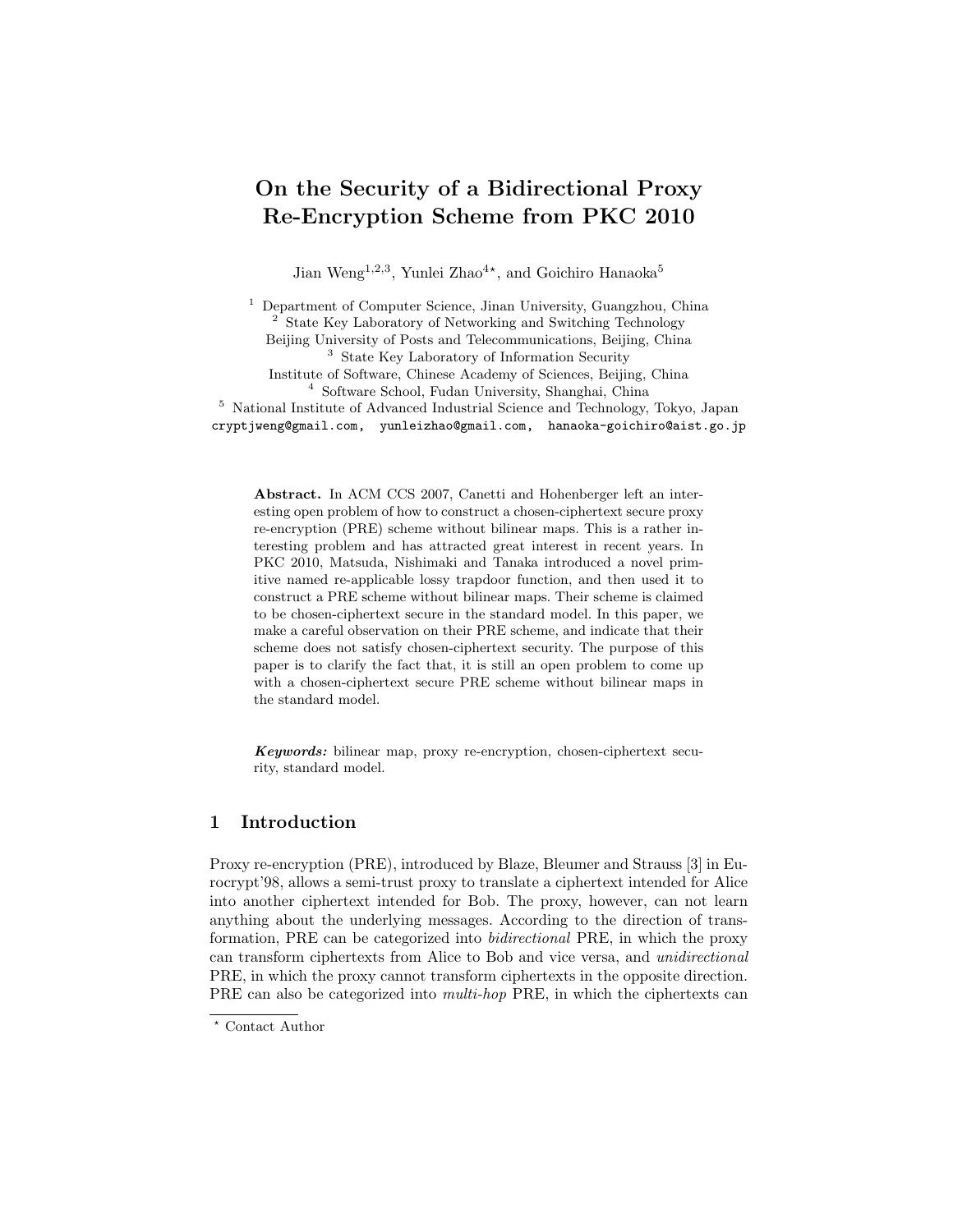be transformed from Alice to Bob and then to Charlie and so on, and *single-hop* PRE, in which the ciphertexts can only be transformed once.

In their seminal paper, Blaze *et al.* [3] proposed the first bidirectional PRE scheme. Ateniese *et al.* [1, 2] presented unidirectional PRE schemes from bilinear maps. All of these schemes are only secure against chosen-plaintext attacks (CPA). However, applications often require security against chosen-ciphertext attacks (CCA).

To fill this gap, Canetti and Hohenberger [7] presented the first CCA-secure bidirectional multi-hop PRE scheme in the standard model. Libert and Vergnaud [13, 14] proposed a unidirectional single-hop PRE scheme, which is replayable CCA-secure [8] in the standard model. Recently, Weng et al. [18] presented a unidirectional single-hop PRE scheme, which is CCA-secure against adaptive corruption of users in the standard model. These schemes rely on bilinear maps. In spite of the recent advances in implementation technique, compared with standard operations such as modular exponentiation in finite fields, the bilinear map computation is still considered as a rather expensive operation. It would be desirable for cryptosystems to be constructed without relying on pairings, especially in computation resource limited settings. Thus, in ACM CCS'07, Canetti and Hohenberger [7] left an open problem of how to construct a CCA-secure PRE scheme without bilinear maps.

Deng et al. [10,19] presented a bidirectional single-hop PRE scheme without bilinear maps, and proved its CCA-security in the random oracle model. Shao et al. [17] presented a unidirectional single-hop PRE scheme without bilinear maps in the random oracle model, but their scheme was later identified a security flaw in [9]. Sherman et al. [9] presented a CCA-secure unidirectional single-hop PRE scheme without bilinear maps, again in the random oracle model. It is well-known [5, 6] that a proof in the random oracle model can only serve as an argument, which does not imply the security for real implementations. Thus, it is more desirable to come up with a CCA-secure PRE scheme without bilinear maps in the standard model.

In PKC 2010, Matsuda, Nishimaki and Tanaka made an important step and tried to construct such a scheme. They first introduced a new cryptographic primitive named re-applicable lossy trapdoor functions (re-applicable LTDFs), which are specialized lossy trapdoor functions  $[4, 11, 12, 16]$ , and then used this primitive to construct a PRE scheme without bilinear maps. They claimed that their scheme is CCA-secure in the standard model. However, in this paper, we present a concrete attack, and indicate that their PRE scheme does not achieve the CCA-security. However, we stress that Matsuda et al.'s work is still considered as an important step in this research area. Namely, due to their scheme, we can figure out one of main difficulties for constructing CCA-secure PRE without using bilinear maps, and this would enable us to further design novel schemes which overcome the same problem.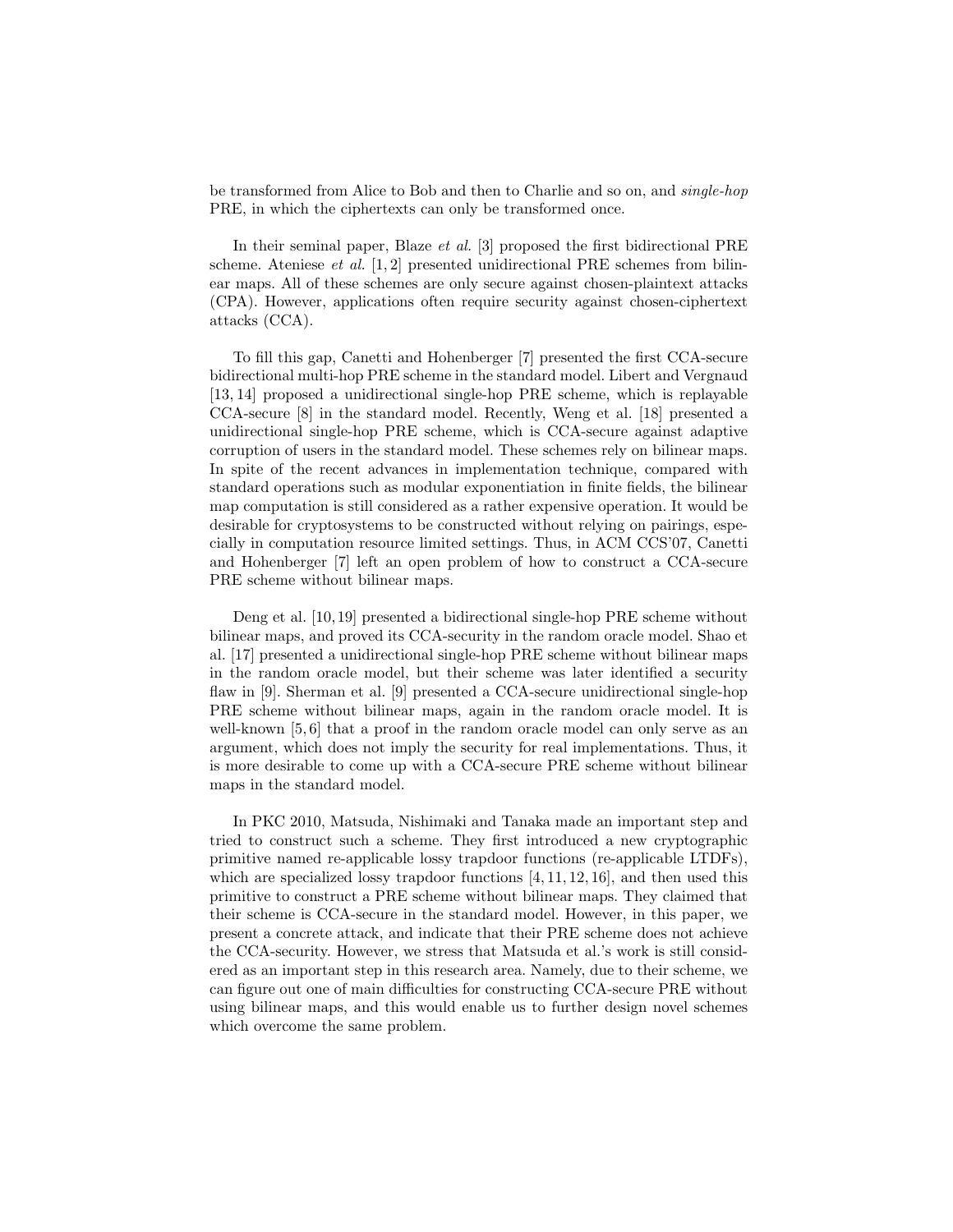## **2 Preliminaries**

The Matsuda-Nishimaki-Tanaka PRE scheme involves the primitives of all-butone trapdoor function and re-applicable (*n, k*) lossy trapdoor functions (LTDFs). Thus in this section, we shall review the definitions of these two primitives (for more details, the reader is referred to [15] and [16]). We shall also review the definition and security notion for bidirectional multi-hop PRE.

#### **2.1 All-But-One Trapdoor Function**

Let  $B = {B_\lambda}_{\lambda \in \mathbb{N}}$  be a collection of sets whose elements represents the branches. A collection of (*n, k*)-all-but-one trapdoor functions is a tuple of probabilistic polynomial time (PPT) algorithms  $(G_{\text{abo}}, F_{\text{abo}}, F_{\text{abo}}^{-1})$  having the following properties:

- $-$  **All-but-one property**: Given a lossy branch *b*<sup>∗</sup>  $∈$  *B*<sub> $λ$ </sub>, algorithm  $\mathsf{G}_{\text{abo}}(1^{\lambda}, b^*)$ outputs a pair (*s, td*), where *s* is a function index and *td* is its trapdoor. For any  $b \in B_{\lambda} \setminus \{b^*\}$ , the algorithm  $F_{\text{abo}}(s, b, \cdot)$  computes an injective function  $f_{s,b}(\cdot)$  over  $\{0,1\}^n$ , and  $\overline{\mathsf{F}}_{\text{abo}}^{-1}(td,b,\cdot)$  computes  $f_{s,b}^{-1}(\cdot)$ . For the lossy branch  $b^*$ ,  $F_{\text{abo}}(s, b^*, \cdot)$  computes a lossy function  $f_{s,b^*}(\cdot)$  over the domain  $\{0,1\}^n$ ,  $|\{f_{s,b^*}(\{0,1\}^n)| \leq 2^{n-k}.\}$
- $−$  **Indistinguishability:** For every  $b_1^*$  and  $b_2^*$  ∈  $B_\lambda$ , the first output  $s_0$  of  $\mathsf{G}_{\text{abo}}(1^{\lambda}, b_0^*)$  and the first output  $s_1$  of  $\mathsf{G}_{\text{abo}}(1^{\lambda}, b_1^*)$  are computationally indistinguishable.

#### **2.2 Re-Applicable (***n, k***)-Lossy Trapdoor Functions**

A collection of re-applicable (*n, k*)-lossy trapdoor functions (LTDFs) with respect to function indices is a tuple of PPT algorithms (ParGen*,* LossyGen*,* LossyEval, LossyInv*,* ReIndex*,* ReEval, PrivReEval*,*Trans*,* FakeKey) such that:

- **Injectivity:** For every public parameter  $\mathsf{par} \leftarrow \mathsf{ParGen}(1^\lambda)$  and every tag  $\tau \in$  $\mathcal{T} \setminus \{\tau_{\text{los}}\}$ , LossyGen( $\tau$ ) outputs a pair of a function index and its trapdoor  $(s, td)$ , LossyEval $(s, \cdot)$  computes an injective function  $f_{s,\tau}(\cdot)$  over  $\{0,1\}^n$ , and LossyInv(*td,*  $\tau$ , ·) computes  $f_{s,\tau}^{-1}(\cdot)$ . (We represent the function  $f_{s,\tau}$ , not  $f_s$ , in order to clarify a tag  $\tau$ . If we do not need to clarify a tag, we represent a function as  $f_{s, \star}$ .)
- **Lossiness:** For every public parameter  $\mathsf{par} \leftarrow \mathsf{ParGen}(1^\lambda)$ ,  $\mathsf{LossyGen}(\tau_{\text{los}})$  outputs  $(s, \perp)$  and  $\textsf{LossyEval}(s, \cdot)$  computes a function  $f_{s, \tau_{\text{los}}}(\cdot)$  over  $\{0, 1\}^n$ , where  $|f_{s,\tau_{\text{los}}}(\{0,1\}^n)| \leq 2^{n-k}$ .
- **Indistinguishability between injective and lossy indices:** Let  $X_{\lambda}$  denote the distribution of (par,  $s_{\text{inj}}, \tau$ ), and  $Y_{\lambda}$  denote the distribution of (par,  $s_{\text{los}}, \tau'$ ), where par is a public parameter from  $ParGen(1^{\lambda})$ ,  $\tau$  and  $\tau'$  are random elements in  $\mathcal{T}$ , and the function indices  $s_{\text{inj}}$  and  $s_{\text{los}}$  are the first element output from LossyGen( $\tau$ ) and LossyGen( $\tau$ <sub>los</sub>) respectively. Then,  $\{X_{\lambda}\}\$ and  $\{Y_{\lambda}\}\$ are computationally indistinguishable.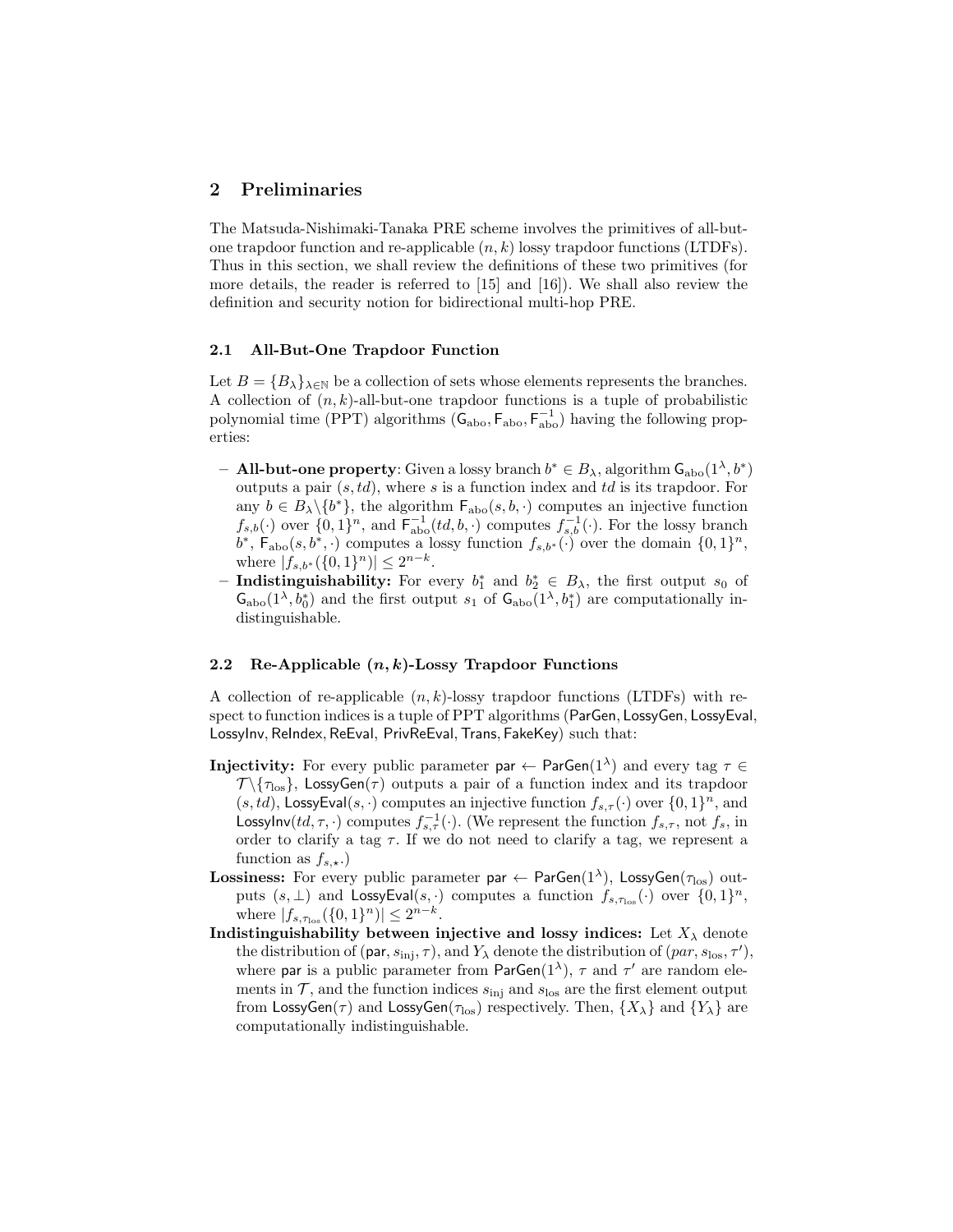- **Re-applying with respect to function indices:** Let  $\tau_i$  and  $\tau_j$  be any tags with  $\tau_i \neq \tau_{\text{los}}$  and  $\tau_j \neq \tau_{\text{los}}$ . The algorithm ReIndex( $td_i, td_j$ ) outputs  $s_{i \leftrightarrow j}$ , where  $td_i$  and  $td_j$  are the second elements of  $\textsf{LossyGen}(\tau_i)$  and  $\textsf{LossyGen}(\tau_j)$ . Then, for any  $x \in \{0,1\}^n$ ,  $x =$  LossyInv $(td_j, \tau_i,$  ReEval $(s_{i \leftrightarrow j},$  LossyEval $(s_i, x))$ ). Note that LossyInv takes  $\tau_i$  as one of the inputs, not  $\tau_i$ .
- **Generating proper outputs:** Let *c* be an output from ReEval( $s_{i \leftrightarrow j}$ , LossyEval( $s_i$ , *x*)), where  $s_{i \leftrightarrow j}$  and  $s_i$  have the same meaning as that in the above paragraph. Then, PrivReEval $(x, \tau_i, \tau_j, s_j)$  outputs the same *c*, where *x*,  $\tau_i$ ,  $\tau_j$ , and  $s_j$  have the same meaning as that in the above paragraph. That is,  $\mathsf{ReEval}(s_{i \leftrightarrow j}, \mathsf{LossyEval}(s_i, \cdot))$  and  $\mathsf{PrivRecval}(\cdot, \tau_i, \tau_j, s_j)$  are equivalent as a function (i.e. any output of  $\mathsf{ReEval}(s_{i \leftrightarrow j}, \mathsf{LossyEval}(s_i, \cdot))$  is independent of *si*).
- **Transitivity:** Let  $(s_i, td_i)$ ,  $(s_j, td_j)$  and  $(s_k, td_k)$  be outputs from LossyGen( $\tau_i$ ), LossyGen( $\tau$ <sup>*j*</sup>), and LossyGen( $\tau$ <sup>*k*</sup>), and let  $s$ <sup>*i* $\leftrightarrow$ *j*</sub> and  $s$ <sup>*i* $\leftrightarrow$ *k*</sub> be the outputs from</sup></sup>  $\mathsf{Relndex}(td_i, td_j)$  and  $\mathsf{Relndex}(td_i, td_k)$ , respectively. Then,  $\mathsf{Trans}(s_{i \leftrightarrow j}, s_{i \leftrightarrow k})$ outputs  $s_{i \leftrightarrow k}$  which is the same output from ReIndex( $td_i, td_k$ ).
- **Fake key statistical indistinguishability:** The algorithm FakeKey(*s<sup>i</sup> , τi*) outputs  $(s'_j, s'_{i \leftrightarrow j}, \tau'_j)$ , where  $s_i$  is the first element of an output from LossyGen $(\tau_i)$ . Let  $X_{\lambda}$  denote the distribution of (par,  $s_i$ ,  $s_j$ ,  $s_{i \leftrightarrow j}$ ,  $\tau_i$ ,  $\tau_j$ ), and let  $Y_{\lambda}$  denote the distribution of  $(\text{par}, s_i, s'_j, s'_{i \leftrightarrow j}, \tau_i, \tau'_j)$ , where each par,  $s_j, s_{i \leftrightarrow j}$ , and  $\tau_j$ has the same meaning as that in the above paragraph. Then,  $\{X_{\lambda}\}\$ and  ${Y_{\lambda}}$  are statistically indistinguishable.
- **Generation of injective functions from lossy functions:** Let *s* be the first element of an output from FakeKey( $s_{\text{los}}, \tau$ ), where  $\tau$  is a tag and  $s_{\text{los}}$  is the first element of an output from LossyGen(*τ*los). Then, for every *τ* , LossyEval(*s, ·*) represents an injective function  $f_{s, \star}$  with overwhelming probability, where a random variable is the randomness of  $\mathsf{FakeKey}(s_{\text{los}}, \tau)$ . (We do not require other properties of index *s* if  $f_{s, \star}$  is injective. The function  $f_{s, \star}$  cannot have any trapdoor information.)

#### **2.3 Realization of Re-applicable LTDFs**

Based on Peikert and Waters' LTDFs [16], Matsuda, Nishimaki and Tanaka [15] gave a realization of re-applicable LTDFs, which is specified as below (for more details, the reader is referred to [15]):

ParGen: This algorithm first generates a cyclic group G with prime order *p*, and then chooses a random generator  $g \in \mathbb{G}$ . Next, it selects random numbers  $r_1, \dots, r_n \in_R \mathbb{Z}_p$ , and outputs the public parameters  $C_1$  as

$$
\mathbf{C}_1 = \begin{pmatrix} c_1 \\ \vdots \\ c_n \end{pmatrix} = \begin{pmatrix} g^{r_1} \\ \vdots \\ g^{r_n} \end{pmatrix}.
$$

LossyGen: Taking as input the public parameter  $C_1$  and a tag  $\tau \in \mathbb{G}$  (note that if  $\tau$  is the identity element  $e$  of  $\mathbb{G}$ , it means execution of the lossy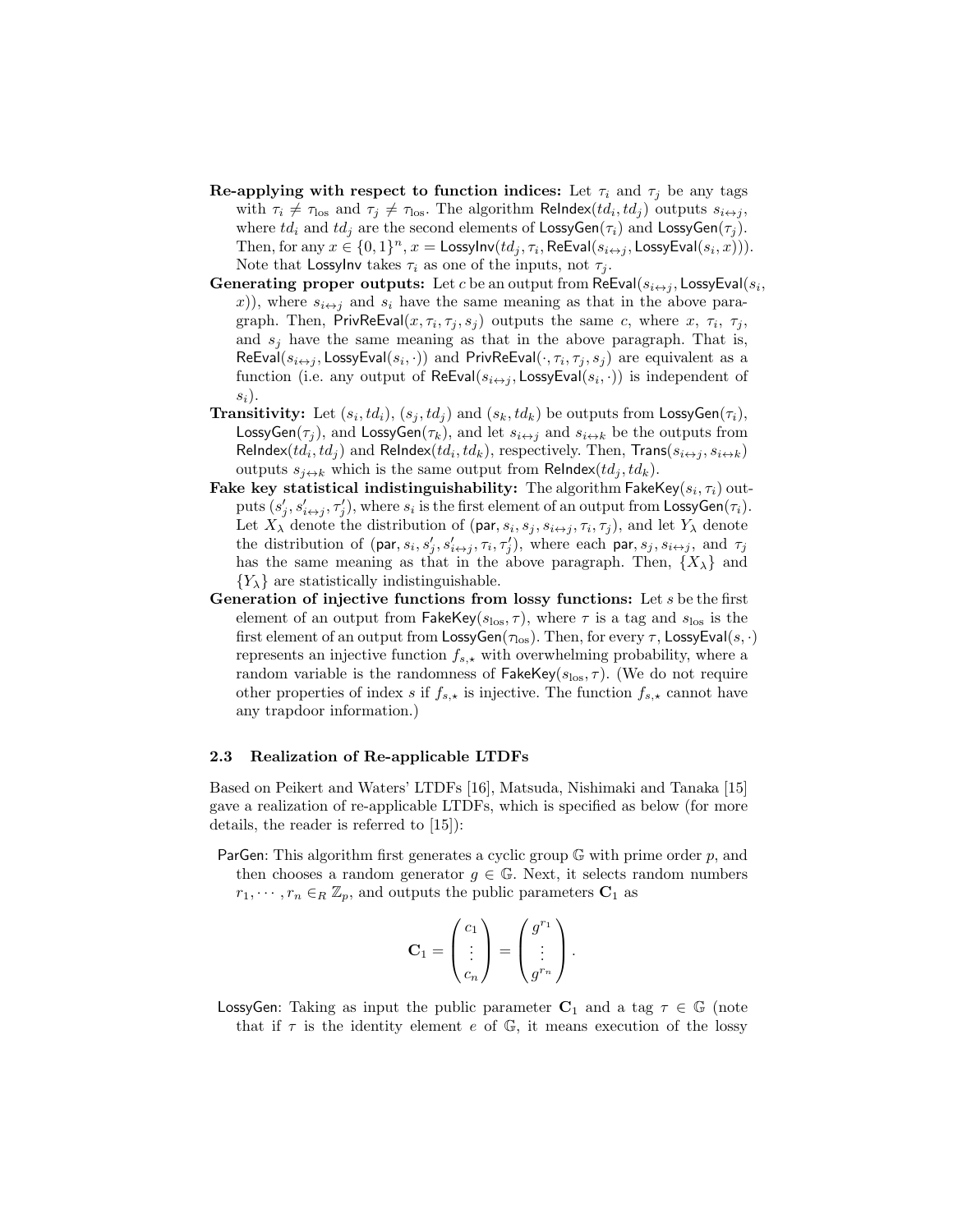mode; otherwise, execution of the injective mode), this algorithm first selects random elements  $z_1, z_2, \dots, z_n \in_R \mathbb{Z}_p$ , and then computes a function index as

$$
\mathbf{C}_2 = \begin{pmatrix} c_{1,1} & \cdots & c_{1,n} \\ \vdots & \ddots & \vdots \\ c_{n,1} & \cdots & c_{n,n} \end{pmatrix} = \begin{pmatrix} c_1^{z_1} \cdot \tau & \cdots & c_1^{z_n} \\ \vdots & \ddots & \vdots \\ c_n^{z_1} & \cdots & c_n^{z_n} \cdot \tau \end{pmatrix} = \begin{cases} c_{i,j} = c_i^{z_j} \cdot \tau, \text{ if } i = j; \\ c_{i,j} = c_i^{z_j}, \text{ otherwise.} \end{cases}
$$

Finally, it outputs the function index  $s = (\mathbf{C}_1, \mathbf{C}_2)$  and the trapdoor  $td =$  $z=(z_1,\cdots,z_n).$ 

LossyEval: Taking as input a function index  $s = (C_1, C_2)$  and an *n*-bit input  $\mathbf{x} = (x_1, \dots, x_n) \in \{0, 1\}^n$ , this algorithm outputs  $(y_1, \mathbf{y}_2)$  such that

$$
y_1 = \mathbf{X} \mathbf{C}_1 = \prod_{i=1}^n c_i^{x_i},
$$
  
\n
$$
\mathbf{y}_2 = \mathbf{X} \mathbf{C}_2 = \left( \prod_{i=1}^n c_{i,1}^{x_i}, \cdots, \prod_{i=1}^n c_{i,n}^{x_i} \right) = \left( (\prod_{i=1}^n c_i^{z_1 x_i}) \tau^{x_1}, \cdots, (\prod_{i=1}^n c_i^{z_n x_i}) \tau^{x_n} \right).
$$

LossyInv: Taking as input  $(id, \tau, (y_1, y_2))$ , where the trapdoor information td consists of  $z = (z_1, \dots, z_n)$ , the tag  $\tau$  is an element in  $\mathbb{G}\backslash\{e\}$ , and  $\mathbf{y}_2 =$  $(y_{2,1},\dots,y_{2,n}) \in \mathbb{G}^{1 \times n}$ , this algorithm computes  $\mathbf{w} = (y_{2,1} \cdot y_1^{-z_1}, y_{2,2} \cdot \mathbf{w})$  $y_1^{-z_2}, \dots, y_{2,n} \cdot y_1^{-z_n}$ . Then, if *j*-th element of **w** is the identity element of G, then it sets  $x_j = 0$ ; else if the *j*-th element of **w** is  $\tau$  then it sets  $x_j = 1$ ; otherwise, it outputs  $\bot$ . Finally, it outputs  $x = (x_1, \dots, x_n)$ .

ReIndex: Taking as input trapdoors  $td_i = (z_1, \dots, z_n)$  and  $td_j = (z'_1, \dots, z'_n)$ , this algorithm outputs  $s_{i \leftrightarrow j} = td_j - td_i = (z'_1 - z_1, \cdots, z'_n - z_n) = (z_{1,i \leftrightarrow j}, \cdots, z_n)$  $z_{n,i\leftrightarrow j}$ ).

- ReEval: On input  $(s_{i\leftrightarrow j}, (y_1, y_2))$ , where  $s_{i\leftrightarrow j} = (z_{1,i\leftrightarrow j}, z_{2,i\leftrightarrow j}, \dots, z_{n,i\leftrightarrow j})$  and  $(y_1, \mathbf{y}_2) = (y_1, (y_{2,1}, y_{2,2}, \cdots, y_{2,n}))$ , this algorithm computes  $\mathbf{y}'_2 = (y'_{2,1}, y'_{2,2}, \cdots, y_{2,n})$  $\cdots$ ,  $y'_{2,n}$  =  $(y_{2,1} \cdot y_1^{z_{1,i\leftrightarrow j}}, y_{2,2} \cdot y_1^{z_{2,i\leftrightarrow j}}, \cdots, y_{2,n} \cdot y_1^{z_{n,i\leftrightarrow j}})$ . Then it outputs  $(y_1, \mathbf{y}'_2).$
- PrivReEval: Taking as input  $\mathbf{x}, \tau_i, \tau_j$  and  $s_j$ , where  $\mathbf{x} = (x_1, \dots, x_n)$  is *n*-bit input, this algorithm first computes  $(\hat{y}_1, \hat{y}_2) \leftarrow \text{LossyEval}(s_i, \mathbf{x})$ . Next, it makes  $\hat{\mathbf{y}}_2'$  from  $\hat{\mathbf{y}}_2$  in the following process: for each  $i \in [1, n]$ , if  $x_i = 1$  then  $\hat{y}'_{2,i} = \hat{y}_{2,i} \tau_j^{-1} \tau_i$ ; else  $\hat{y}'_{2,i} = \hat{y}_{2,i}$ , where  $\hat{y}_{2,i}$  and  $\hat{y}'_{2,i}$  are the *i*-th elements of  $\hat{\mathbf{y}}_2$  and  $\hat{\mathbf{y}}'_2$  respectively. Finally, it outputs  $(\hat{y}_1, \hat{\mathbf{y}}'_2)$ .
- Trans: Taking as input  $s_{i \leftrightarrow j}$  and  $s_{i \leftrightarrow k}$ , this algorithm outputs  $s_{i \leftrightarrow k} s_{i \leftrightarrow j} =$  $(td_k - td_i) - (td_j - td_i) = td_k - td_j = s_{i \leftrightarrow k}.$
- FakeKey: Taking as input a function index  $s_i = (\mathbf{C}_1, \mathbf{C}_2)$  and a tag  $\tau_i \in \mathbb{G}$ , this algorithm first chooses a random element  $t \in \mathbb{G}$ . Next, it chooses random numbers  $s_{i \leftrightarrow j} = (z_{1,i \leftrightarrow j}, \dots, z_{n,i \leftrightarrow j}) \in_R \mathbb{Z}_p^n$ . Then it makes a new matrix **C***′* <sup>2</sup> as follows:

$$
\mathbf{C}'_2 = \begin{pmatrix} c_{1,1} \cdot c_1^{z_{1,i \leftrightarrow j}} \cdot t \cdot \cdots & c_{1,n} \cdot c_1^{z_{n,i \leftrightarrow j}} \\ \vdots & \vdots & \vdots \\ c_{n,1} \cdot c_n^{z_{1,i \leftrightarrow j}} \cdot \cdots c_{n,n} \cdot c_n^{z_{n,i \leftrightarrow j}} \cdot t \end{pmatrix} = \begin{cases} c'_{k,\ell} = c_{k,\ell} \cdot c_k^{z_{\ell,i \leftrightarrow j}} \cdot t, \text{ if } k = \ell; \\ c'_{k,\ell} = c_{k,\ell} \cdot c_k^{z_{\ell,i \leftrightarrow j}}, \text{ otherwise,} \end{cases}
$$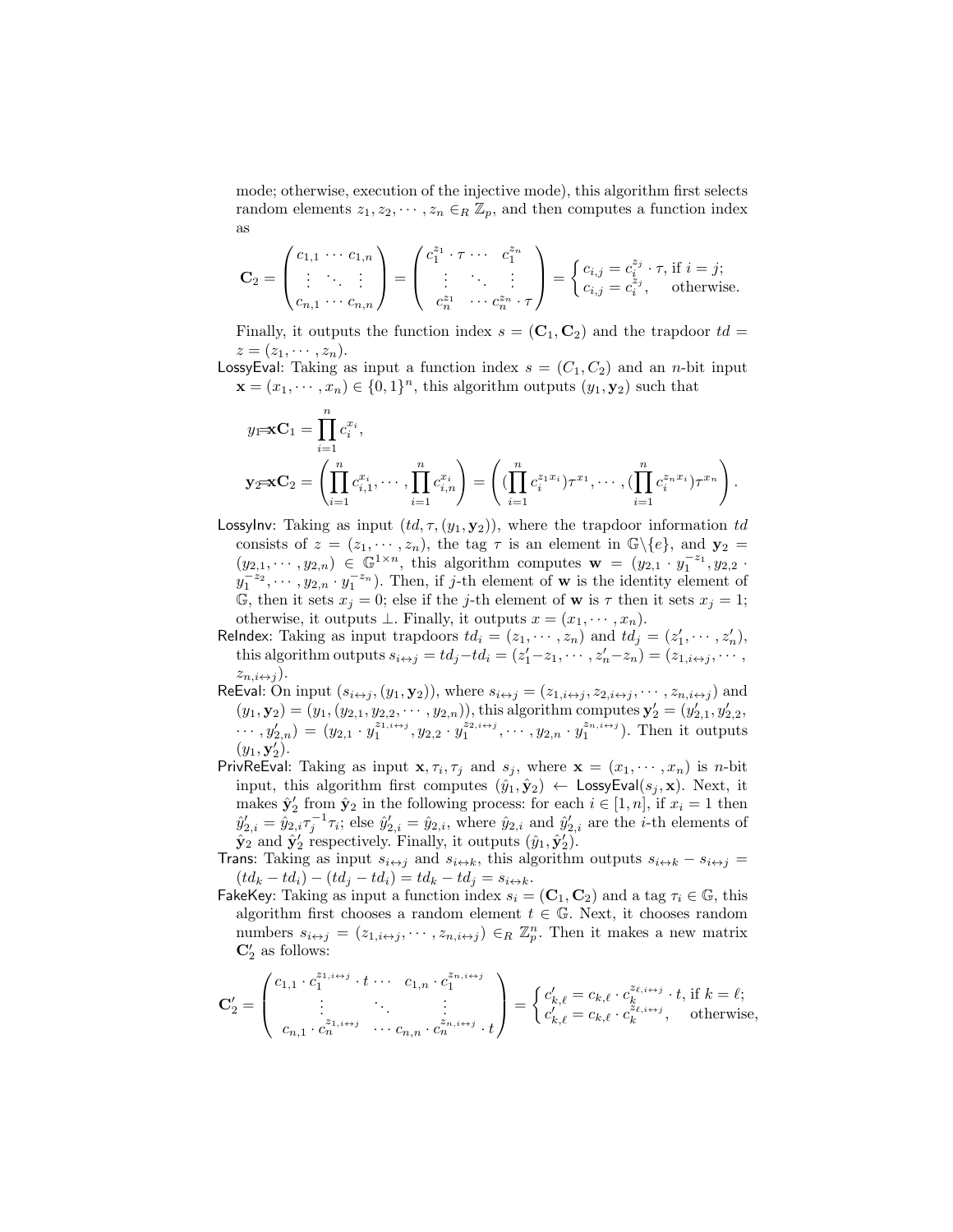where  $c_k$  is the *k* entry of  $C_1$ , and  $c_{k,\ell}$  is the  $(k,\ell)$  entry of  $C_2$ . Finally, it outputs  $s_j = (\mathbf{C}_1, \mathbf{C}'_2), s_{i \leftrightarrow j} = (z_{1,i \leftrightarrow j}, \cdots, z_{n,i \leftrightarrow j})$  and  $\tau_j = \tau_i \cdot t$ .

# **3 Bidirectional Multi-Hop PRE**

A bidirectional PRE scheme *Π* = (Setup*,*KeyGen*,* Enc*,* ReKeyGen*,* ReEnc*,* Dec) consists of the following six algorithms:

- $\sim$  Setup(1<sup> $\lambda$ </sup>): Given a security parameter 1<sup> $\lambda$ </sup>, this setup algorithm outputs a public parameter *PP*. Denote this by  $PP \leftarrow$  Setup(1<sup> $\lambda$ </sup>).
- **–** KeyGen(*P P*): Given the public parameter *P P*, this key generation algorithm outputs a public key *pk* and a secret key *sk*. Denote this by  $(pk, sk) \leftarrow$ KeyGen(*P P*).
- **–** Enc(*P P, pk, m*): Given the public parameter *P P*, a public key *pk* and a message  $m$  in the message space  $M$ , this encryption algorithm outputs a ciphertext *C*. Denote this by  $C \leftarrow \text{Enc}(PP, pk, m)$ .
- **–** ReKeyGen(*P P, sk<sup>i</sup> , sk<sup>j</sup>* ): Given the public parameter *P P*, a pair of secret keys  $sk_i$  and  $sk_j$  where  $i \neq j$ , this re-encryption key generation algorithm outputs a re-encryption key  $rk_{i\leftrightarrow j}$ . Denote this by  $rk_{i\leftrightarrow j} \leftarrow \mathsf{ReKeyGen}(PP, sk_i, sk_j)$ .
- **–** ReEnc(*P P, rk<sup>i</sup>↔<sup>j</sup> , Ci*): Given the public parameter *P P*, a re-encryption key  $rk_{i\leftrightarrow j}$  and a ciphertext  $C_i$  intended for user *i*, this re-encryption algorithm outputs another ciphertext  $C_j$  for user *j* or the error symbol  $\bot$ . Denote this by  $C_i \leftarrow \mathsf{ReEnc}(PP, rk_{i \leftrightarrow i}, C_i)$ .
- **–** Dec(*P P, sk, C*): Given the public parameter *P P*, a public key *sk* and a ciphertext *C*, this decryption algorithm outputs a message *m* or the error symbol *⊥*.

Next, we review the definition of chosen-ciphertext security for bidirectional multi-hop PRE scheme as defined in [7, 15]. Let  $\lambda$  be the security parameter, *A* be an oracle TM, representing the adversary, and *Γ<sup>U</sup>* and *Γ<sup>C</sup>* be two lists which are initially empty. The game consists of an execution of *A* with the following oracles, which can be invoked multiple times in any order, subject to the constraints specified as below:

- **Setup Oracle:** This oracle can be queried first in the game only once. This oracle generates the public parameters  $PP \leftarrow$  Setup(1<sup> $\lambda$ </sup>), and gives *PP* to *A*.
- **Uncorrupted key generation:** This oracle first generates a new key pair by running  $(pk, sk) \leftarrow \text{KeyGen}(PP)$ . Next, it adds *pk* in  $\Gamma_U$ , and gives *pk* to *A*.
- **Corrupted key generation:** This oracle generates a new key pair by running  $(pk, sk) \leftarrow \text{KeyGen}(PP)$ . Next, it adds *pk* in  $\Gamma_C$ , and gives  $(pk, sk)$  to A.
- **Challenge oracle:** This oracle can be queried only once. On input  $(pk_{i^*}, m_0, m_1)$ , this oracle randomly chooses a bit  $b \in \{0, 1\}$  and gives  $C_{i^*} = \text{Enc}(PP, pk_{i^*}, m_b)$ to *A*. Here it is required that  $pk_{i^*} \in \Gamma_U$ . We call  $pk_{i^*}$  the challenge key and  $C_{i^*}$  the challenge ciphertext.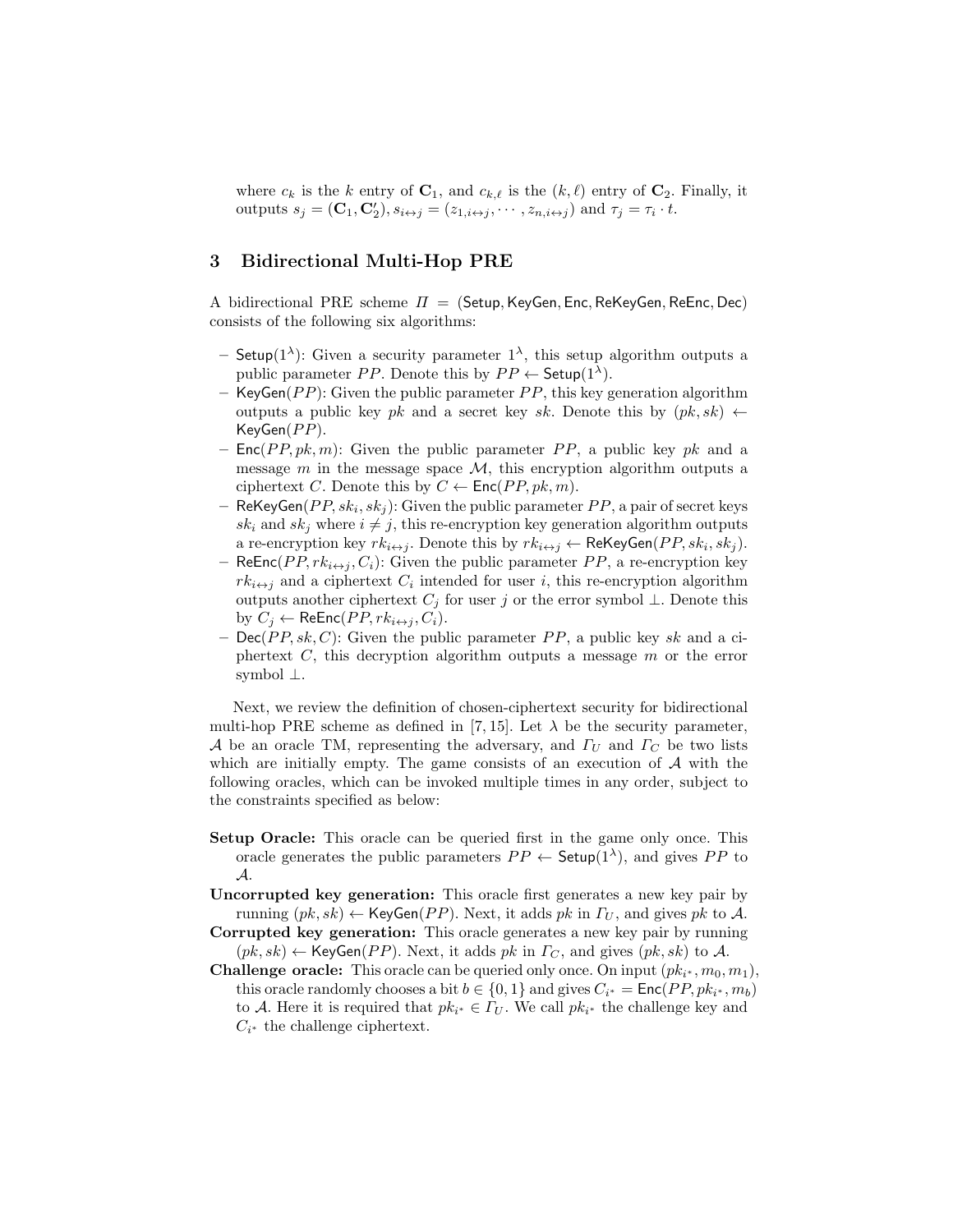- **Re-encryption key generation:** On input  $(pk_i, pk_j)$  from the adversary, this oracle gives the re-encryption key  $rk_{i\leftrightarrow j}$  = ReKeyGen( $PP, sk_i, sk_j$ ) to  $A$ , where  $sk_i$  and  $sk_j$  are the secret keys corresponding to  $pk_i$  and  $pk_j$ , respectively. Here it is required that  $pk_i$  and  $pk_j$  are both in  $\Gamma_C$ , or alternatively are both in *Γ<sup>U</sup>* .
- **Re-encryption oracle:** On input  $(pk_i, pk_j, C_i)$ , if  $pk_j \in \Gamma_C$  and  $(pk_i, C_i)$  is a *derivative* of  $(pk_{i^*}, C_{i^*})$ , this oracle give *A* a special symbol  $\perp$ , which is not in the domain of messages or ciphertext. Otherwise, it gives the re-encrypted  $\text{ciphertext } C_j = \mathsf{ReEnc}(PP, \mathsf{ReKeyGen}(PP, sk_i, sk_j), C_i) \text{ to } \mathcal{A}.$  Derivatives of  $(pk_{i^*}, C_{i^*})$  are defined inductively as follows:
	- $− (pk_{i^*}, C_{i^*})$  is a derivative of itself.
	- **−** If  $(pk, C)$  is a derivative of  $(pk_i^*, C_{i^*})$ , and  $(pk', C')$  is a derivative of  $(pk, C)$ , then  $(pk', C')$  is a derivative of  $(pk_{i^*}, C_{i^*})$ .
	- **–** If *A* has queried the re-encryption oracle on input (*pk, pk′ , C*) and obtained the response  $C'$ , then  $(pk', C')$  is a derivative of  $(pk, C)$ .
	- **–** If *A* has queried the re-encryption key generation oracle on input (*pk, pk′* ) or  $(pk', pk)$ , and  $C' = \mathsf{ReEnc}(PP, \mathsf{ReKeyGen}(PP, sk, sk'), C)$ , then  $(pk', C')$ is a derivative of (*pk, C*), where *sk* and *sk′* are the secret keys corresponding to *pk* and *pk′* , respectively.
- **Decryption oracle:** On input  $(pk, C)$ , if the pair  $(pk, C)$  is a derivative of the challenge key and ciphertext  $(pk_{i^*}, C_{i^*})$ , or *pk* is not in  $\Gamma_U \cup \Gamma_C$ , this oracle returns the special symbol *⊥* to *A*. Otherwise, it returns the result of  $Dec(PP, sk, C)$  to A, where *sk* is the secret key with respect to *pk*.
- **Decision oracle:** This oracle can be queried at the end of the game. On input *b*<sup>'</sup>, if  $b' = b$  and the challenge key  $pk_{i^*} \in \Gamma_U$ , this algorithm output 1; else output 0.

We describe the output of the decision oracle in the above CCA-security definitional game as  $\text{Expt}_{H,\mathcal{A}}^{\text{bid-PRE-CCA}}(\lambda) = b$  for an adversary *A* and a scheme *Π*. We define the advantage of adversary *A* as

$$
\mathsf{Adv}_{\Pi,\mathcal{A}}^{\mathsf{bid-PRE-CCA}}(\lambda) \stackrel{\text{def}}{=} \left| \Pr[\mathsf{Expt}_{\Pi,\mathcal{A}}^{\mathsf{bid-PRE-CCA}}(\lambda) = 1] - \frac{1}{2} \right|,
$$

where the probability is over the random choices of *A* and oracles. We say that the scheme  $\Pi$  is secure under the bidirectional PRE-CCA attack, if for any PPT adversary *A*, his advantage  $\mathsf{Adv}_{II,A}^{\text{bid-PRE-CCA}}(\lambda)$  is negligible in the security parameter  $\lambda$  (for sufficiently large  $\lambda$ ).

## **4 Review of the Matsuda-Nishimaki-Tanaka PRE Scheme**

In this section, we shall review the Matsuda-Nishimaki-Tanaka bidirectional multi-hop PRE scheme.

Let  $\lambda$  be the security parameter, and let  $n, k, k', k''$  and  $v$  be parameters depended on *λ*. Let (SigGen*,* SigSign*,* SigVer) be a strongly unforgeable one-time signature scheme where the verification keys are in *{*0*,* 1*} v* . Let (ParGen*,* LossyGen*,*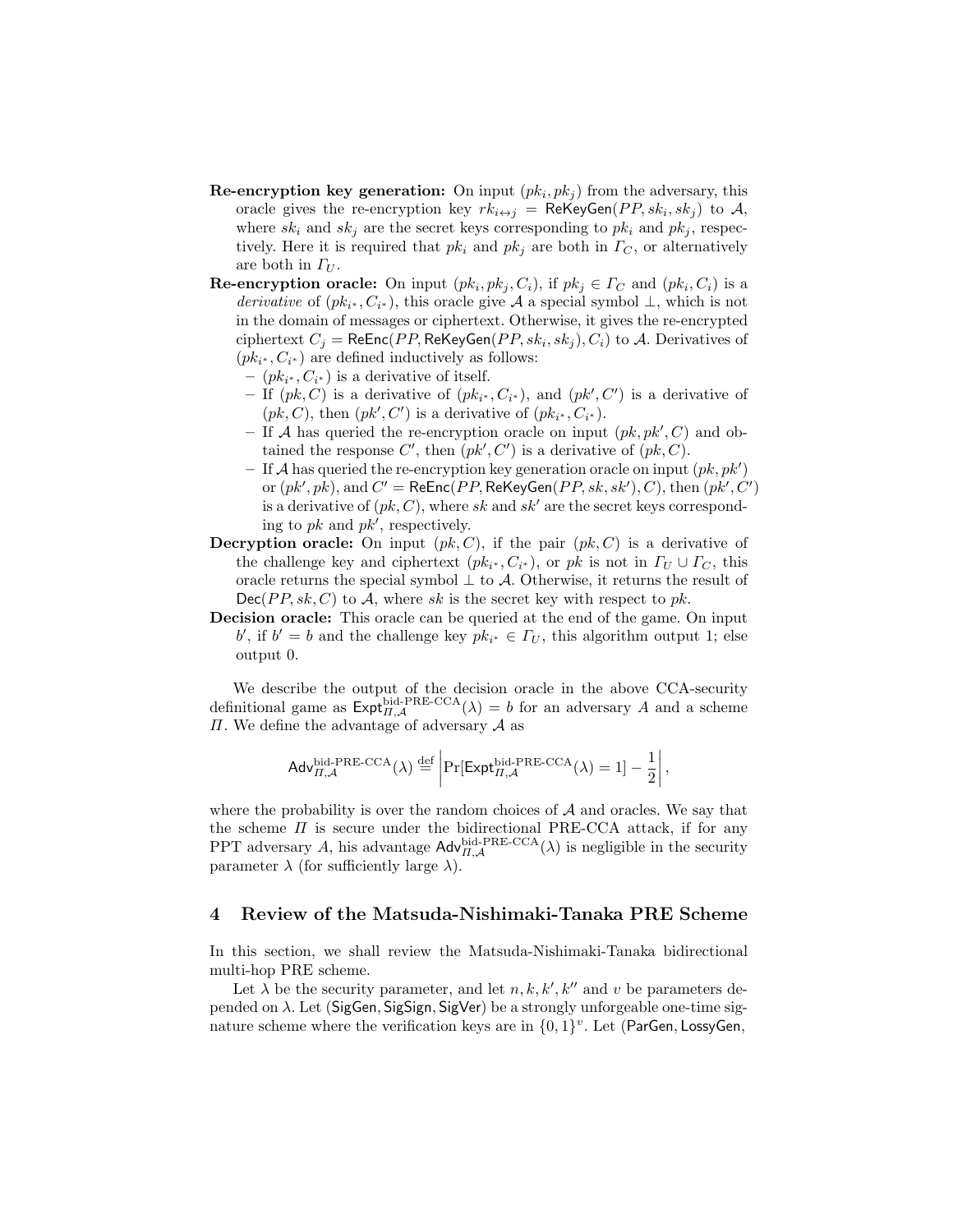LossyEval*,* LossyInv*,* ReEval*,* PrivReEval, Trans*,* FakeKey) be a collection of reapplicable  $(n, k)$ -LTDFs and  $\mathcal T$  be a set of tags. Let  $(\mathsf{G}_{\text{abo}}, \mathsf{F}_{\text{abo}}, \mathsf{F}_{\text{abo}}^{-1})$  be a collection of  $(n, k')$ -ABO trapdoor functions with branches  $B_{\lambda} = \{0, 1\}^{\nu}$ , which contains the set of signature verification keys. Let  $H$  be a family of pairwise independent hash functions from  $\{0,1\}^n$  to  $\{0,1\}^{k''}$ . It is required that the above parameters satisfy  $(k + k') - (k'' + n) \ge \delta = \delta_1 + \delta_2$  for some  $\delta_1 = \omega(\log \lambda)$  and  $\delta_2 = \omega(\log \lambda)$ . The message space of the system is *{*0*,* 1*} k ′′* . The Matsuda-Nishimaki-Tanaka PRE scheme [15] is specified by the following algorithms:

**Setup**( $1^{\lambda}$ ): This algorithm first generates an index of all-but-one trapdoor functions with lossy branch  $0^v$ :  $(s_{\text{abo}}, td_{\text{abo}}) \leftarrow \mathsf{G}_{\text{abo}}(1^{\lambda}, 0^v)$ . Then, it generates a public parameter of re-applicable LTDFs:  $par \leftarrow ParGen(1^{\lambda})$ . Next, it chooses a hash function *h* from *H*. Finally, it outputs a public parameter as  $PP = (s_{\text{abo}}, \text{par}, h)$ .

Note that the algorithm Setup erases the trapdoor  $td_{\text{abo}}$  because the following algorithms do not use *td*abo.

- **KeyGen**(*PP*): Taking as input the pubic parameters  $PP = (s_{\text{abo}}, \text{par}, h)$ , this algorithm first chooses a tag  $\tau \in \mathcal{T} \backslash \{\tau_{\mathrm{los}}\}$  and generates an injective index of re-applicable LTDFs:  $(s_{\text{rltdf}}, td_{\text{rltdf}}) \leftarrow \text{LossyGen}(\tau)$ . Finally, it outputs the public key  $pk = (s_{\text{rltdf}}, \tau)$  and the secret key  $sk = (td_{\text{rltdf}}, s_{\text{rltdf}}, \tau)$ .
- **Enc**(*PP, pk, m*): Taking as input the public parameters  $PP = (s_{\text{abo}}, \text{par}, h)$ , public key  $pk = (s_{\text{rltdf}}, \tau)$  and a message  $m \in \{0, 1\}^{k''}$ , this encryption algorithm first chooses  $x \in \{0,1\}^n$  uniformly at random. Next it generates a key-pair for the one-time signature scheme:  $(vk, sk_{\sigma}) \leftarrow$  SigGen(1<sup> $\lambda$ </sup>), and computes

$$
c_1 = \text{LossyEval}(s_{\text{rltdf}}, x), c_2 = \mathsf{F}_{\text{abo}}(s_{\text{abo}}, vk, x), c_3 = h(x) \oplus m.
$$

Then it signs a tuple  $(c_2, c_3, \tau)$  as  $\sigma \leftarrow$  SigSign( $sk_{\sigma}$ ,  $(c_2, c_3, \tau)$ ). Finally, it outputs the ciphertext  $C = (vk, c_1, c_2, c_3, \tau, \sigma)$ .

- **ReKeyGen**(*PP*,  $sk_i$ ,  $sk_j$ ): On public parameter  $PP = (s_{\text{abo}}, \text{par}, h)$ , the secret keys  $sk_i = (td_i, s_i, \tau_i)$  and  $sk_j = (td_j, s_j, \tau_j)$ , this algorithm computes  $s_{i \leftrightarrow j} \leftarrow$ ReIndex( $td_i, td_j$ ), and then outputs a re-encryption key  $rk_{i \leftrightarrow j} = s_{i \leftrightarrow j}$ .
- **ReEnc**(*PP, rk*<sub>*i* $\leftrightarrow$ </sub>*j*, *C*<sub>*i*</sub>): Taking as input the public parameter  $PP = (s_{\text{abo}}, \text{par}, h)$ , the re-encryption key  $rk_{i \leftrightarrow j} = s_{i \leftrightarrow j}$  and a ciphertext  $C_i = (vk, c_{1,i}, c_2, c_3, \tau, \sigma)$ , this algorithm computes  $c_{1,j} \leftarrow \text{ReEval}(s_{i \leftrightarrow j}, c_{1,i})$ . It then outputs  $C_j =$  $(vk, c_{1,j}, c_2, c_3, \tau, \sigma)$  as a new ciphertext for the user with  $sk_j$ .
- **Dec**(*PP*, sk, *C*): Taking as input the public parameter  $PP = (s_{\text{abo}}, \text{par}, h)$ , a secret key  $sk = (td_{\text{rltdf}}, s_{\text{rltdf}}, \tau)$  and a ciphertext  $C = (vk, c_1, c_2, c_3, \tau', \sigma)$ , this decryption algorithm acts as follows:
	- 1. Check whether  $\text{SigVer}(vk, (c_2, c_3, \tau'), \sigma) = 1$  holds. If not, output  $\bot$ .
	- 2. Compute  $x =$  LossyInv $(t d_{\text{rltdf}}, \tau', c_1)$ . If  $\tau = \tau'$ , it checks LossyEval $(s_{\text{rltdf}}, x)$  $c_1$ ; else it checks PrivReEval $(x, \tau', \tau, s_{\text{rliff}}) = c_1$ . If not, it outputs  $\bot$ . It also checks Fabo(*s*abo*, vk, x*) = *c*2. If not, it outputs *⊥*.
	- 3. Finally, output  $m = c_3 \oplus h(x)$ .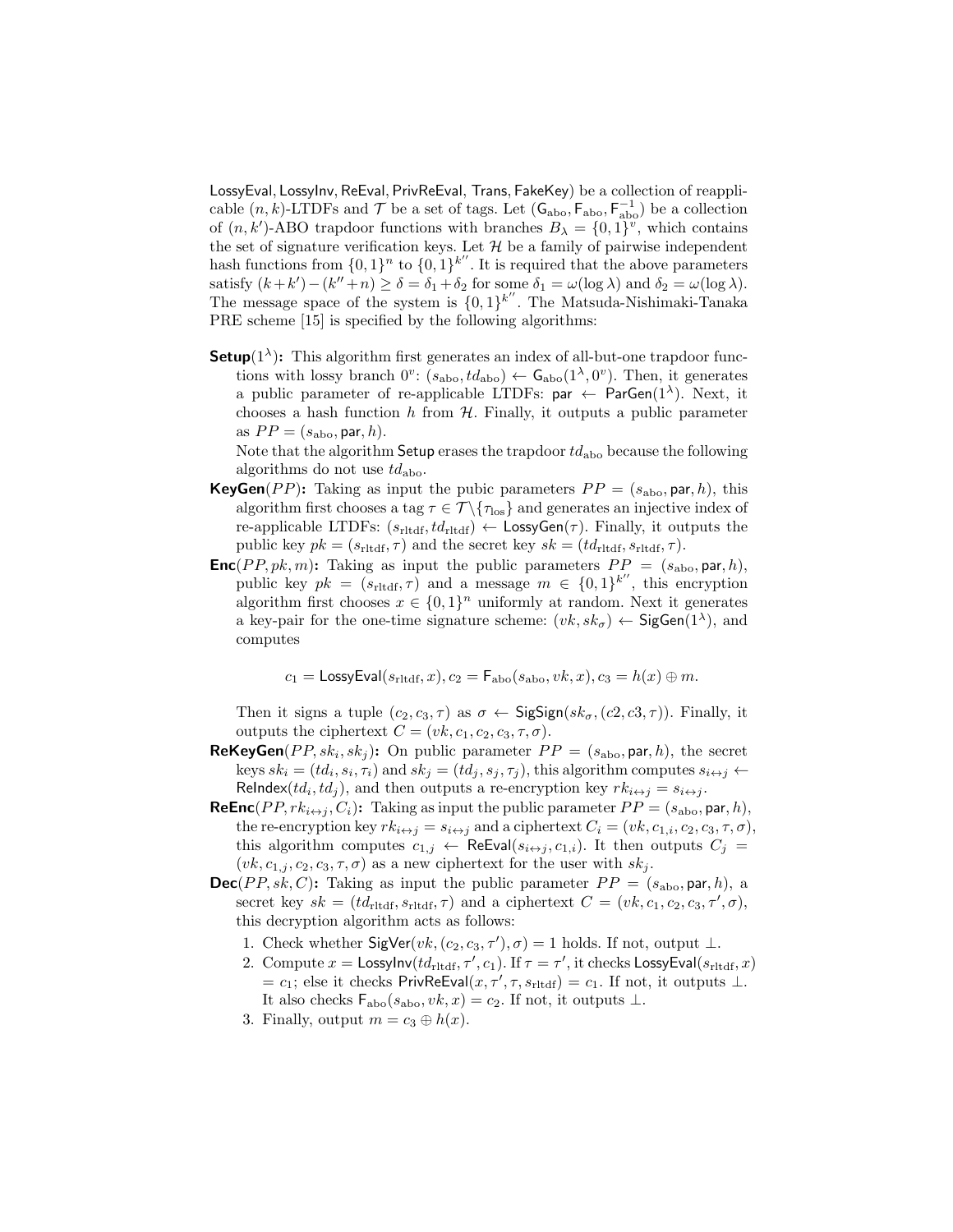# **5 Security Analysis**

In this section, we shall present a concrete attack against the Matsuda-Nishimaki-Tanaka PRE scheme. Before presenting its details, we first identify the potential weakness in their scheme: for a ciphertext  $C_i = (vk, c_{1,i}, c_2, c_3, \tau, \sigma)$ , their ReEnc algorithm simply transforms the ciphertext component  $c_{1,i}$  into  $c_{1,i}$ , without verifying the validity of *c*1*,i*. Then there might exist an adversary who can break the CCA-security of their scheme as follows: Given the challenge ciphertext  $C_{i^*} = (vk, c_{1,i^*}, c_2, c_3, \tau, \sigma)$ , the adversary can first modify the ciphertext component  $c_{1,i^*}$  to obtain a new (ill-formed) ciphertext  $C'_{i^*}$  and then ask the re-encryption oracle to re-encrypt  $C'_{i^*}$  into another ciphertext  $C'_{j}$  for a *corrupted* user  $j$  (note that according to the security model, it is legal for the adversary to issue such a query); next, the adversary can modify *C ′ j* to obtain the *right* re-encrypted ciphertext  $C_j$  of the challenge ciphertext, and thus he can derive the underlying plaintext by decrypting  $C_i$  with user *j*'s secret key.

Below we give the attack details. For an easy explanation of how the adversary can modify  $C'_{j}$  to obtain the right transformed ciphertext  $C_{j}$ , when describing the underlying re-applicable LTDFs we shall take Matsuda et al.'s concrete realization (recalled in Section 2.3) as the example. Concretely, the adversary works as follows:

- 1. The adversary first obtains the public parameters *P P* from the setup oracle.
- 2. The adversary obtains a public key  $pk_{i^*}$  from the uncorrupted key generation oracle. Note that  $pk_{i^*}$  will be added in  $\Gamma_U$  by the oracle.
- 3. The adversary obtains a public/secret key pair  $(pk_j, sk_j)$  from the corrupted key generation oracle. Note that  $pk_j$  will be added in  $\Gamma_C$  by the oracle.
- 4. The adversary submits  $(pk_{i^*}, m_0, m_1)$  to the challenge oracle, and then is given the challenge ciphertext  $C_{i^*} = (vk^*, c_{1,i^*}, c_2^*, c_3^*, \tau^*, \sigma^*)$ , where  $c_{1,i^*}$ is the output of function LossyEval. Here we use Matsuda et al.'s concrete realization of LossyEval as an example. Wlog, suppose  $c_{1,i^*} = (y_1, y_2)$  =  $(y_1, (y_2, 1, \cdots, y_{2,n})).$
- 5. The adversary first randomly picks  $\tilde{y}_{2,1}, \cdots, \tilde{y}_{2,n}$  from  $\mathbb{G}$ , and modifies the challenge ciphertext to obtain a new (ill-formed) ciphertext  $C'_{i^*} = (vk^*, c'_{1,i^*},$  $c_2^*, c_3^*, \tau^*, \sigma^*$ ), where  $c'_{1,i^*} = (y_1, (\tilde{y}_{2,1}, \cdots, \tilde{y}_{2,n}))$ . Then, the adversary submits  $(pk_{i^*}, pk_j, C'_{i^*})$  to the re-encryption oracle. Note that, although  $pk_j \in$ *Γ*<sub>*C*</sub>, it is legal for the adversary to issue this query, since  $(pk_{i^*}, C'_{i^*})$  is *not* a derivative of  $(pk_{i^*}, C_{i^*})$ . Note that the re-encryption algorithm ReEnc cannot check the validity of the ciphertext component  $c'_{1,i^*}$ . So, it will return the re-encrypted ciphertext  $C'_j = \mathsf{ReEnc}(PP, \mathsf{ReKeyGen}(PP, sk_{i^*}, sk_j), C'_{i^*})$ to the adversary.

According to the re-encryption algorithm, we get  $C'_{j} = (vk^*, c'_{1,j}, c^*_2, c^*_3, \tau^*, \sigma^*),$ where  $c'_{1,j} = \text{ReEval}(s_{i^* \leftrightarrow j}, c'_{1,i^*})$ . According to Matsuda et al.'s concrete realization of ReEval, we have

$$
c_{1,j}'=(y_1,(\tilde{y}_{2,1}',\cdots,\tilde{y}_{2,n}'))=\left(y_1,\left(\tilde{y}_{2,1}\cdot y_1^{z_{1,i^*}\leftrightarrow j},\cdots,\tilde{y}_{2,n}\cdot y_1^{z_{n,i^*}\leftrightarrow j}\right)\right).
$$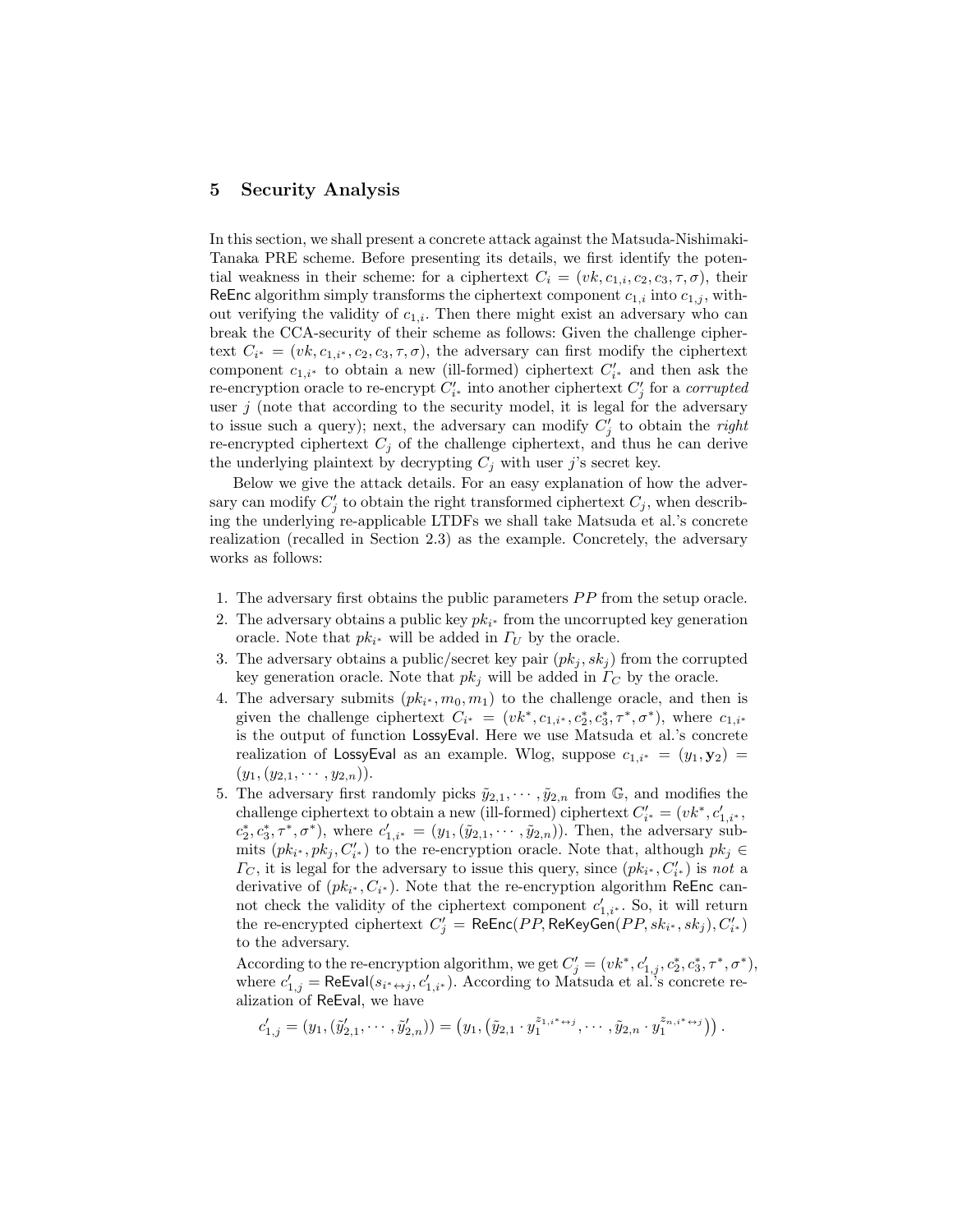Now, from  $c'_{1,j} = (y_1,(\tilde{y}'_{2,1},\cdots,\tilde{y}'_{2,n}))$ , the adversary can compute the following

$$
c_{1,\overline{f}}\left(y_1, \left(\frac{\tilde{y}'_{2,1}y_{2,1}}{\tilde{y}_{2,1}}, \cdots, \frac{\tilde{y}'_{2,n}y_{2,n}}{\tilde{y}_{2,n}}\right)\right) =\left(y_1, \left(\frac{\tilde{y}_{2,1} \cdot y_1^{z_{1,i^*}\leftrightarrow j}y_{2,1}}{\tilde{y}_{2,1}}, \cdots, \frac{\tilde{y}_{2,n} \cdot y_1^{z_{n,i^*}\leftrightarrow j}y_{2,n}}{\tilde{y}_{2,n}}\right)\right) =\left(y_1, \left(y_{2,1} \cdot y_1^{z_{1,i^*}\leftrightarrow j}, \cdots, y_{2,n} \cdot y_1^{z_{n,i^*}\leftrightarrow j}\right)\right).
$$

Observe that  $c_{1,j}$  is indeed equivalent to the result of ReEval( $s_{i^* \leftrightarrow j}, c_{1,i^*}$ ). Thus, we have  $C_j = (vk^*, c_{1,j}, c^*_2, c^*_3, \tau^*, \sigma^*)$  is indeed the result of  $\mathsf{ReEnc}(PP,$  $\mathsf{ReKeyGen}(PP, sk_{i^*}, sk_j), C_{i^*}),$  which is an encryption of  $m_b$ . Now, the adversary can obtain the underlying plaintext  $m_b$  by decrypting the re-encrypted ciphertext  $C_j$  using the secret key  $sk_j$ , and obviously can break CCA-security of the Matsuda-Nishimaki-Tanaka PRE scheme.

The above attack can also be simply extended to the case that the user *j* is uncorrupted. In this case, the adversary A directly request  $(pk_i, C_i)$  to the decryption oracle, which will return the plaintext  $m_b$  to  $A$ .

## **6 Discussions and Conclusion**

The authors constructed 11 games, Game-0 to Game-10, to prove the CCAsecurity of the PRE scheme developed in [15], where Game-0 is just the CCA definitional game of PRE (recalled in Section 3) and Game-10 is a game which any adversary can win with only probability  $1/2$ . They also discussed that difference of advantage between any two successive games is negligible, and hence any adversary cannot win Game-0 with a better probability than 1/2 plus a negligible value. However, as we observed in the previous section, there exists an adversary which can always win Game-0, and this implies that for at least one of pairs of two successive games, difference of advantage between them is nonnegligible. If we correctly understand the security proof in [15], such two games seem Game-7 and 8. This is basically due to the fact that until Game-7, the challenger generates all re-encryption keys for all users (including both uncorrupted and corrupted users), and by using these re-encryption keys, the challenger simulates both the re-encryption key generation oracle and the re-encryption oracle. In contrast, in Game-8, the challenger generates re-encryption keys among uncorrupted users in a specific manner without knowing these users' secret keys (see [15] for detail), and therefore, the same strategy for simulating these two oracles as in Game-7 cannot be immediately applied to this game. Namely, we see that in Game-8, it is still straightforward to generate re-encryption keys among uncorrupted users or those among corrupted users, but it seems hard to generate any re-encryption key between an uncorrupted user and a corrupted user. This also implies that the re-encryption key generation oracle can be still simulated, but the re-encryption oracle can not as long as the same simulation technique as in Game-7 is used.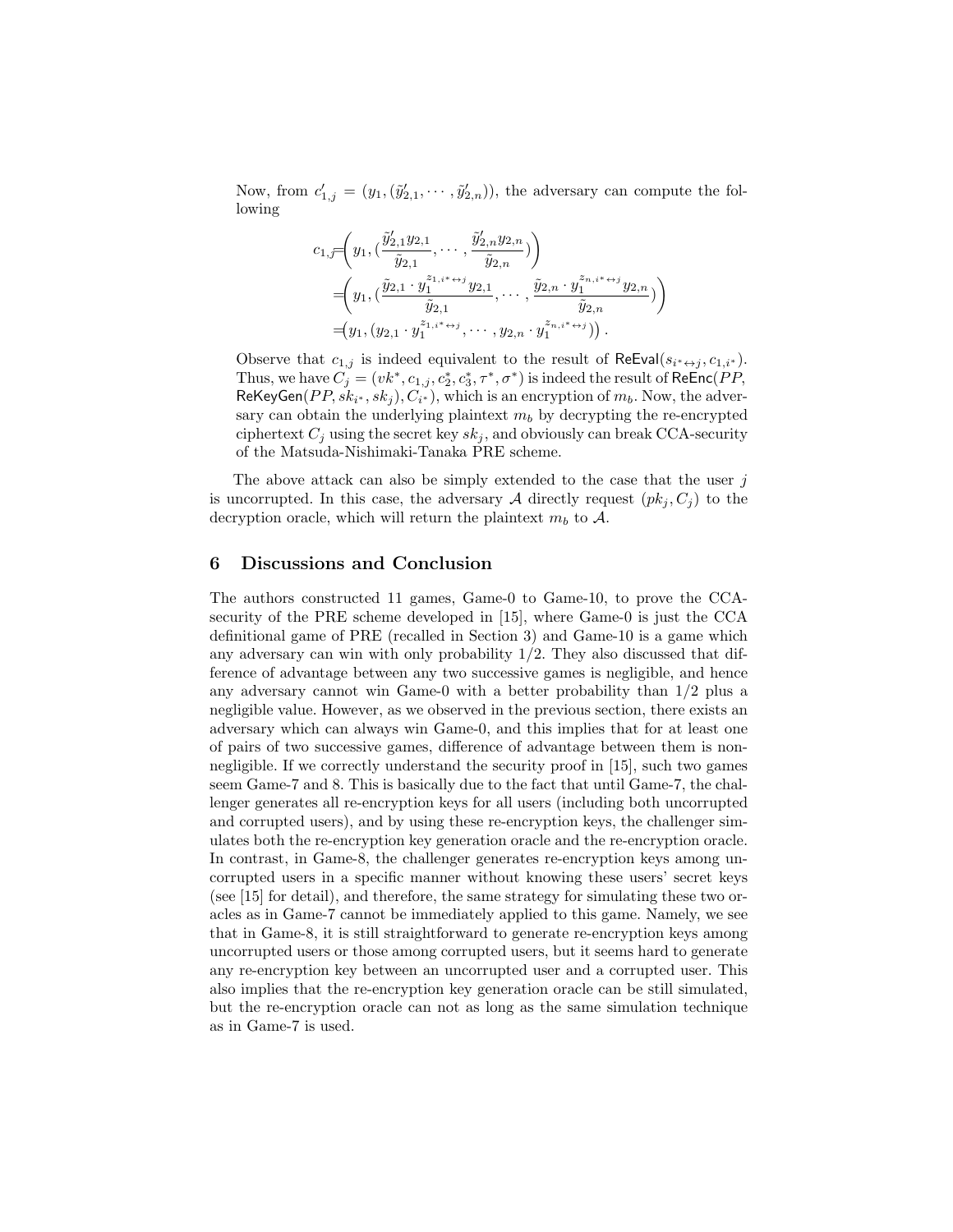The PRE scheme developed in [15] is based upon the CCA-secure publickey encryption (PKE) scheme of Peikert and Waters (that is in turn based upon LTDFs) [16], which can be viewed as an extension of the Peikert-Waters PKE scheme into the proxy re-encryption setting. One key difference between the Peikert-Waters PKE construction and the PRE construction of [15] is that: all components in the ciphertext of the Peikert-Waters PKE are signed by the one-time signature (under the verification key  $vk$ ), but the key component  $c_1$ is not signed in the ciphertext of the PRE of  $[15]$ . Of course, signing  $c_1$  can prevent our concrete attack, but the resultant scheme is not a PRE scheme any longer (particularly, the proxy cannot translate ciphertexts among players, as the underlying signing key w.r.t. *vk* is unknown to the proxy). From our view, constructing CCA-secure proxy re-encryption without bilinear maps in the standard model may need significantly new ideas and techniques. It is still an open problem to come up with a (bidirectional or unidirectional) proxy reencryption scheme without bilinear maps in the standard model.

# **Acknowledgements**

The first author is supported by the National Science Foundation of China under Grant Nos. 60903178 and 61005049, and it also supported by the Fundamental Research Funds for the Central Universities. The second author is supported in part by a grant from the Major State Basic Research Development (973) Program of China (No. 2007CB807901), and grants from the National Natural Science Foundation of China (Nos. 60703091 and 61070248) and the QiMingXing Program of Shanghai, and Young Faculty Fund of Computer Science School of Fudan University.

## **References**

- 1. G. Ateniese, K. Fu, M. Green, and S. Hohenberger. Improved Proxy Re-Encryption Schemes with Applications to Secure Distributed Storage. In *NDSS*. The Internet Society, 2005.
- 2. G. Ateniese, K. Fu, M. Green, and S. Hohenberger. Improved Proxy Re-Encryption Schemes with Applications to Secure Distributed Storage. *ACM Trans. Inf. Syst. Secur.*, 9(1):1–30, 2006.
- 3. M. Blaze, G. Bleumer, and M. Strauss. Divertible Protocols and Atomic Proxy Cryptography. In K. Nyberg, editor, *EUROCRYPT*, volume 1403 of *Lecture Notes in Computer Science*, pages 127–144. Springer, 1998.
- 4. X. Boyen and B. Waters. Shrinking the keys of discrete-log-type lossy trapdoor functions. In *ACNS*, pages 35–52, 2010.
- 5. R. Canetti, O. Goldreich, and S. Halevi. The Random Oracle Methodology, Revisited (Preliminary Version). In *STOC*, pages 209–218, 1998.
- 6. R. Canetti, O. Goldreich, and S. Halevi. The random oracle methodology, revisited. *J. ACM*, 51(4):557–594, 2004.
- 7. R. Canetti and S. Hohenberger. Chosen-Ciphertext Secure Proxy Re-Encryption. In P. Ning, S. D. C. di Vimercati, and P. F. Syverson, editors, *ACM Conference on Computer and Communications Security*, pages 185–194. ACM, 2007.